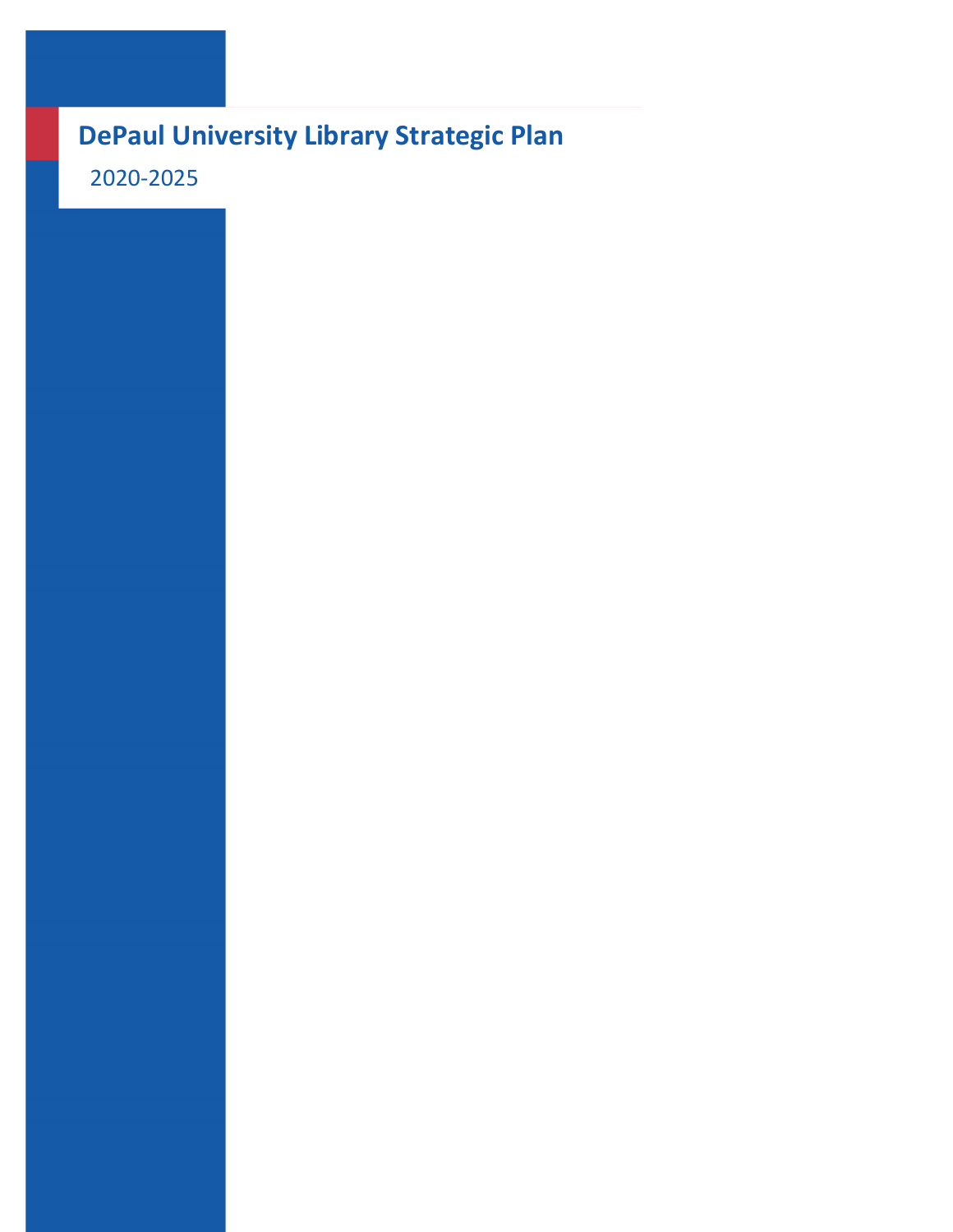# **DePaul University Library Strategic Plan 2020-2025**

#### **1 - Design and implement Library services, programs, and resources that support and incorporate DePaul's Catholic, Vincentian, and urban mission.**

In support of the University's Catholic, Vincentian, and urban mission, the Library delivers services, programs, and resources that support and empower our users. Therefore, the DePaul University Library will:

1.1 Expand services and programming with university units and selected external partners dedicated to supporting distinct student populations in order to develop student confidence, information literacy skills, and increased use of the Library and its resources.

1.2 Prioritize the collecting, processing, and digitization of social justice and urban activism primary source collections.

1.3 Leverage campus partnerships to assist the University Archives program in educating records creators and records coordinators on transferring historical documents to the archives.

1.4 Strengthen partnerships with targeted university and community partners to encourage engagement with library resources that deepen the understanding of the Vincentian legacy, in historical and contemporary settings.

1.5 Foster community and collegiality among library staff, in the tradition of Vincentian personalism, recognizing the unique contributions of individuals and the benefits of teamwork.

#### **2 - Ensure the Library's services, programs, and resources engage, reflect, and support a diverse and inclusive campus community.**

In support of the University's mission, the Library welcomes and fosters a diverse and inclusive campus community through our services, programs, and resources. Therefore, the DePaul University Library will:

2.1 Audit library services, spaces, collections, and digital platforms to improve inclusivity, diversity, equity, and accessibility.

2.2 Review and revise collecting, cataloging, and digitization policies to prioritize materials and resources that reflect the diverse student body and community we serve.

2.3 Develop and implement a library-wide plan that promotes a culture of inclusion and encourages diversity in librarianship through inclusive mentoring and hiring practices.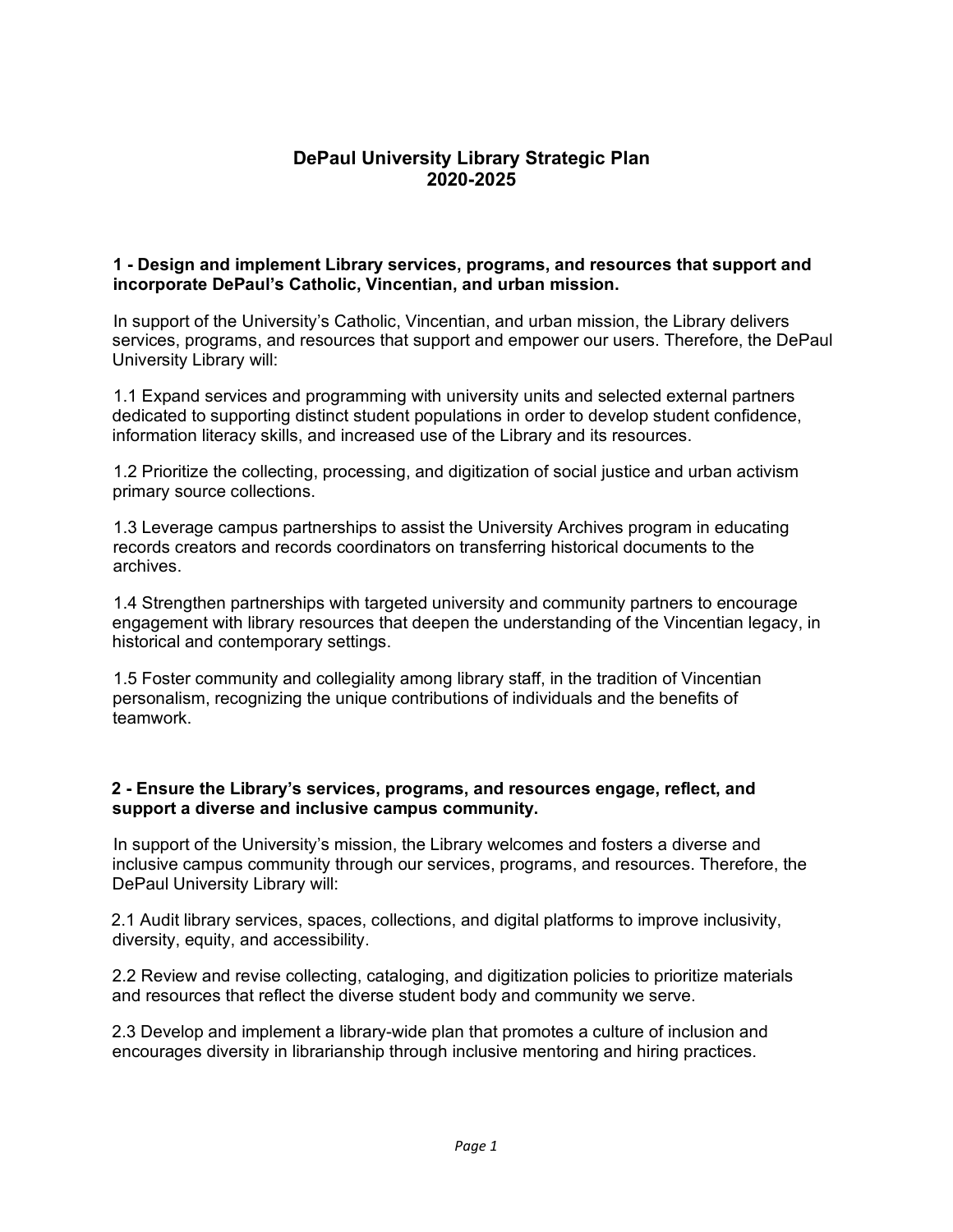2.4 Partner with university offices, colleges, departments, and student groups to strengthen our commitment to inclusivity, diversity, equity, and accessibility and to contribute to campus and community initiatives.

2.5 Increase opportunities for student participation and engagement in library operations and programming.

#### **3 - Prepare students for academic, professional, and personal success by fostering critical information literacy and cultural competency skills.**

In support of the University's goal to prepare all students for global citizenship and success, the Library provides programs that develop and deepen critical information literacy and cultural competency skills. Therefore, the DePaul University Library will:

3.1 Prepare students to navigate the cultural, economic, and socio-political landscape of information in scholarly contexts and daily life.

3.2 Ensure that the Library's instruction program is well-positioned to successfully reach students through a variety of teaching/learning modalities.

3.3 Ensure that our services, collections, and web presence reflect changing student demographics in order to provide appropriate and effective support of student information literacy and cultural competency skills.

3.4 Establish the Library as a hub of the University and further promote our resources and spaces.

3.5 Collaborate with university colleges, departments, and centers to develop intentional connections between the Library and other areas focused on student success and retention.

#### **4 - Curate resources, materials, and services that promote increased access and use, and advocate for affordable course materials for students.**

In support of the University's goal to provide access to higher education at DePaul, the Library ensures access to scholarly resources and affordable course materials. Therefore, the DePaul University Library will:

4.1 Explore and expand opportunities to train and support faculty in the adoption and creation of open educational resources to address textbook affordability for students.

4.2 Strengthen the marketing of affordable course materials, including library resources and open educational resources, to full-time and part-time faculty to increase awareness and promote usage.

4.3 Seek new opportunities to embed the Library's services and resources into course management and delivery systems.